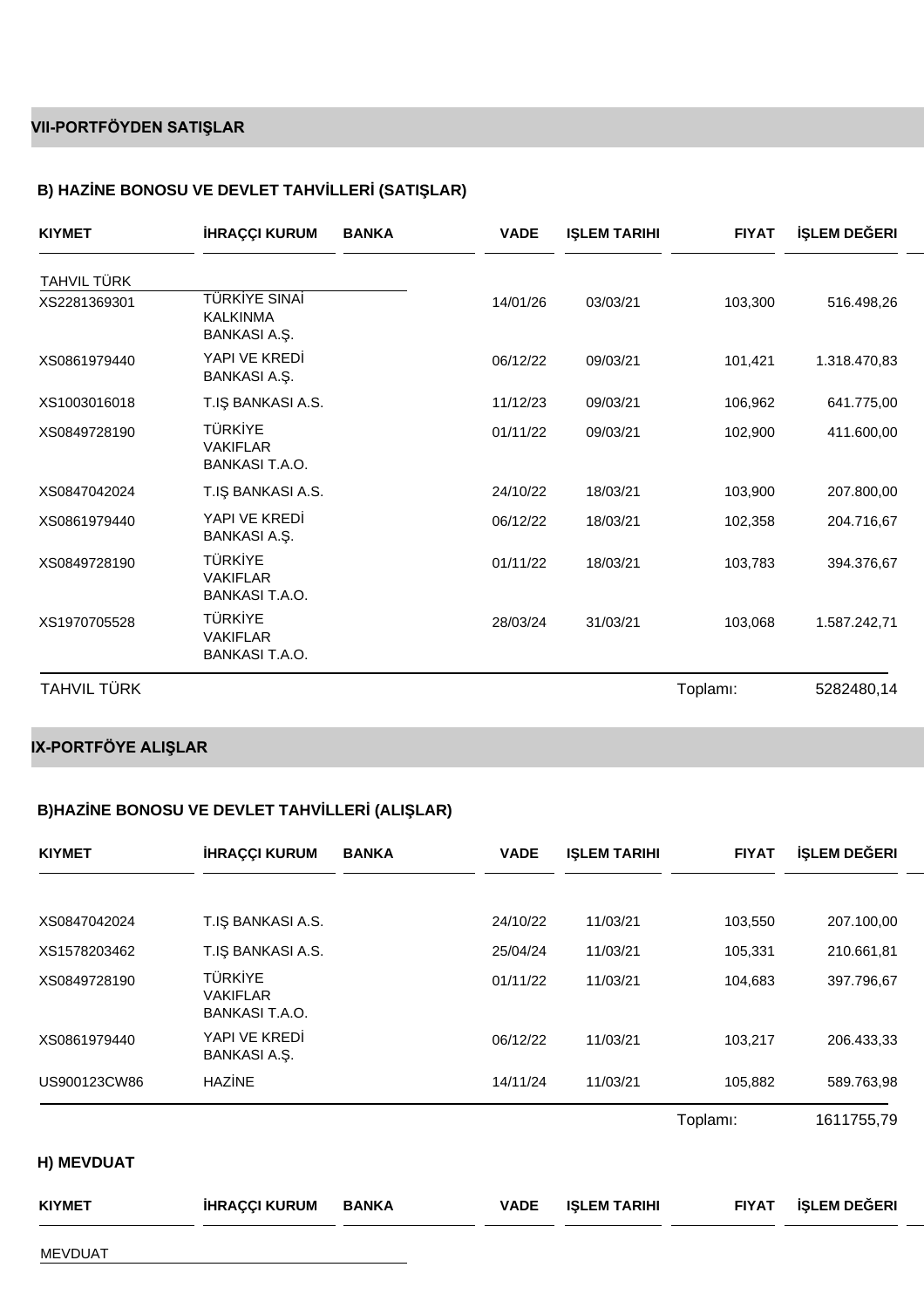| <b>MEVDUAT</b> |                         |          |          | Toplamı: | 36028009,49  |
|----------------|-------------------------|----------|----------|----------|--------------|
|                | DEN ZBANK A. .          | 01/04/21 | 31/03/21 |          | 1.677.760,33 |
|                | T. HALK BANKASI<br>A. . | 01/04/21 | 31/03/21 |          | 5.081.547,92 |
|                | DEN ZBANK A             | 31/03/21 | 30/03/21 |          | 1.660.252,42 |
|                | T. HALK BANKASI<br>A. . | 31/03/21 | 30/03/21 |          | 5.078.904,11 |
|                | DEN ZBANK A             | 30/03/21 | 29/03/21 |          | 1.492.869,24 |
|                | DEN ZBANK A.            | 29/03/21 | 26/03/21 |          | 1.678.969,78 |
|                | DEN ZBANK A. .          | 26/03/21 | 25/03/21 |          | 1.532.964,31 |
|                | DEN ZBANK A. .          | 25/03/21 | 24/03/21 |          | 1.534.828,28 |
|                | DEN ZBANK A. .          | 24/03/21 | 23/03/21 |          | 1.534.819,87 |
|                | DEN ZBANK A. .          | 23/03/21 | 22/03/21 |          | 1.534.811,46 |
|                | DEN ZBANK A. .          | 22/03/21 | 19/03/21 |          | 1.134.276,62 |
|                | DEN ZBANK A. .          | 19/03/21 | 18/03/21 |          | 1.134.270,40 |
|                | DEN ZBANK A.            | 18/03/21 | 17/03/21 |          | 528.477,15   |
|                | DEN ZBANK A. .          | 17/03/21 | 16/03/21 |          | 979.667,77   |
|                | DEN ZBANK A.            | 16/03/21 | 15/03/21 |          | 979.096,66   |
|                | DEN ZBANK A.            | 15/03/21 | 12/03/21 |          | 1.568.834,85 |
|                | DEN ZBANK A. .          | 12/03/21 | 11/03/21 |          | 1.501.518,54 |
|                | DEN ZBANK A             | 11/03/21 | 10/03/21 |          | 1.301.512,65 |
|                | DEN ZBANK A. .          | 10/03/21 | 09/03/21 |          | 1.239.127,95 |
|                | DEN ZBANK A.            | 09/03/21 | 08/03/21 |          | 344.693,13   |
|                | DEN ZBANK A. .          | 08/03/21 | 05/03/21 |          | 344.687,46   |
|                | DEN ZBANK A. .          | 05/03/21 | 04/03/21 |          | 344.685,57   |
|                | DEN ZBANK A. .          | 04/03/21 | 03/03/21 |          | 369.689,91   |
|                | DEN ZBANK A. .          | 03/03/21 | 02/03/21 |          | 774.872,69   |
|                | DEN ZBANK A. .          | 02/03/21 | 01/03/21 |          | 674.870,42   |

### **I) TAKASBANK PARA P YASASI**

| <b>TPP</b><br>02/03/21<br>01/03/21<br>153.000,00<br>03/03/21<br>02/03/21<br>153.000,00<br>04/03/21<br>03/03/21<br>149.000,00<br>05/03/21<br>04/03/21<br>76.000,00<br>08/03/21<br>05/03/21<br>76.000,00 |
|--------------------------------------------------------------------------------------------------------------------------------------------------------------------------------------------------------|
|                                                                                                                                                                                                        |
|                                                                                                                                                                                                        |
|                                                                                                                                                                                                        |
|                                                                                                                                                                                                        |
|                                                                                                                                                                                                        |
|                                                                                                                                                                                                        |
| 09/03/21<br>08/03/21<br>76.000,00                                                                                                                                                                      |
| 10/03/21<br>72.000,00<br>09/03/21                                                                                                                                                                      |
| 11/03/21<br>10/03/21<br>72.000,00                                                                                                                                                                      |
| 12/03/21<br>11/03/21<br>67.000,00                                                                                                                                                                      |
| 15/03/21<br>12/03/21<br>67.000,00                                                                                                                                                                      |